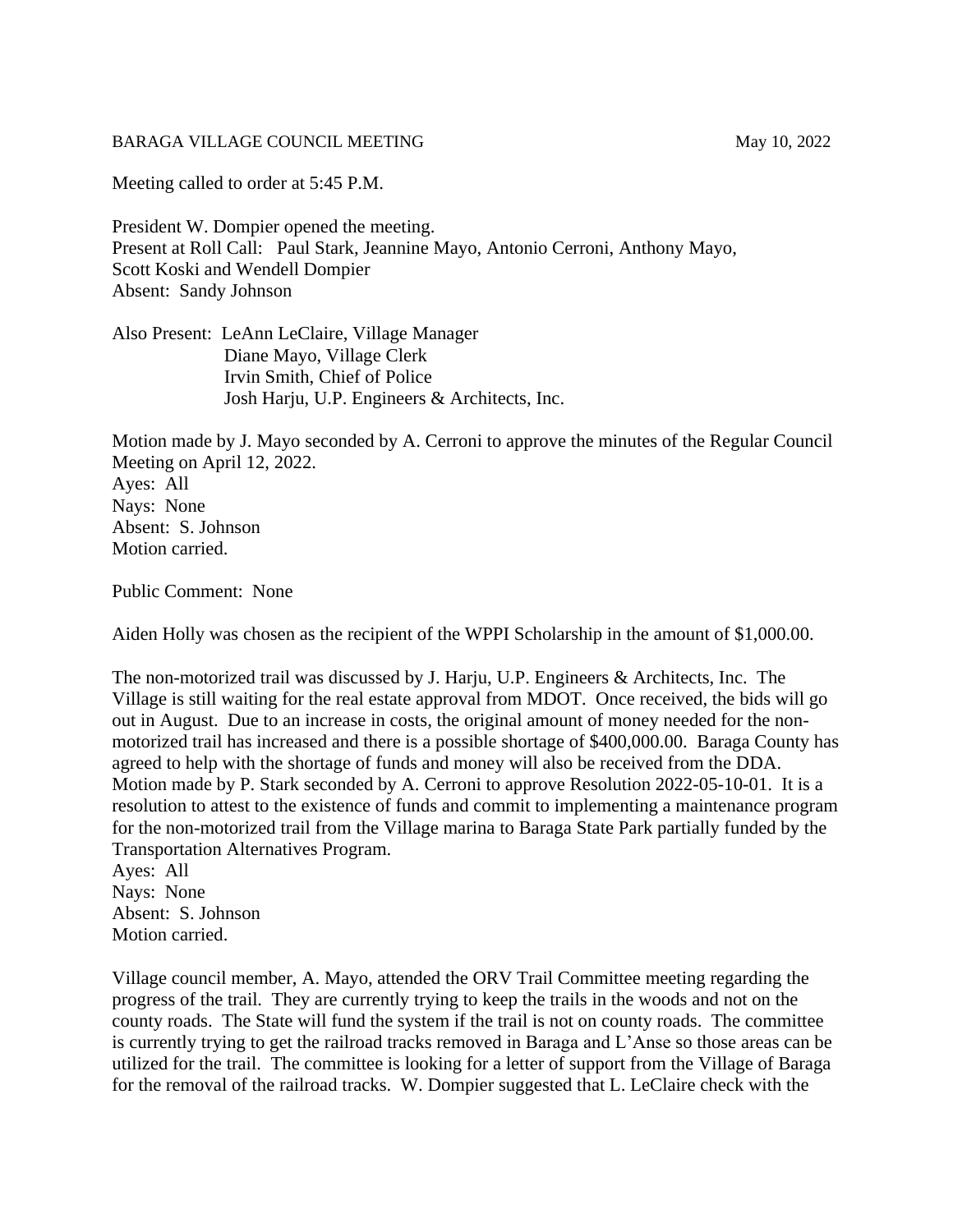businesses to see if they foresee a need for the tracks in the future. L. LeClaire will check with the businesses and report her findings at the June council meeting.

Chief of Police, I. Smith, gave the Police Report. Thirty-four complaints were received in the month of April. No arrests were made. Three hundred ninety-five property checks were completed. Officer Shalifoe attended legal update training on April 1, 2022. The Village of Baraga Police Department received the Copper Country Association of School Boards Education Leadership Award along with eleven other police departments. This award is presented to a parent, educator, former administrator, volunteer, legislator, media representative, philanthropist, or civic, business or government leader(s) who have demonstrated outstanding leadership, commitment, and effort in support of public K-12 education in the Copper Country. The effect of the recipient must have a region-wide impact.

The American Legion Foucault-Funke Post#444 requested money for flags , markers, wreaths, etc. They provide the flags for the cemeteries in Baraga, Pelkie, Assinins, Keweenaw Bay, Pinery and the Lakeside memorial for those lost at sea.

Motion made by A. Cerroni seconded by P. Stark to donate \$500.00 to the American Legion Foucault-Funke Post #444 for services rendered.

Ayes: All Nays: None Absent: S. Johnson Motion carried.

Motion made by A. Cerroni seconded by J. Mayo for the approval of the purchase of a bucket for the excavator in the amount of \$2,775.00 from Miller and Bradford. Ayes: All Nays: None Absent: S. Johnson Motion carried.

L. LeClaire, Village Manager, gave the Manager's Report. She has been working very diligently on the non-motorized trail approval. An update was received from the ORV Trail Committee. She informed the council that her contract expires on July 1, 2022. She proved them with a list of her accomplishments during her current contract.

L. LeClaire, Village Manager, gave the DPW Report. Cleaning was done at the cemetery and marina. Street sweeping was also performed. Workers also verified water piping into customers' houses. Two employees went to an exposition at Miller & Bradford on the demonstrations of the new excavator and loader. Miller & Bradford paid for the lodging. With all the changes in mechanical repairs and operations, the demonstration was very helpful. L. LeClaire is planning on sending two more employees again next year. A full day course on Confined Space was completed and an employee from the Water Plant completed a training on sampling.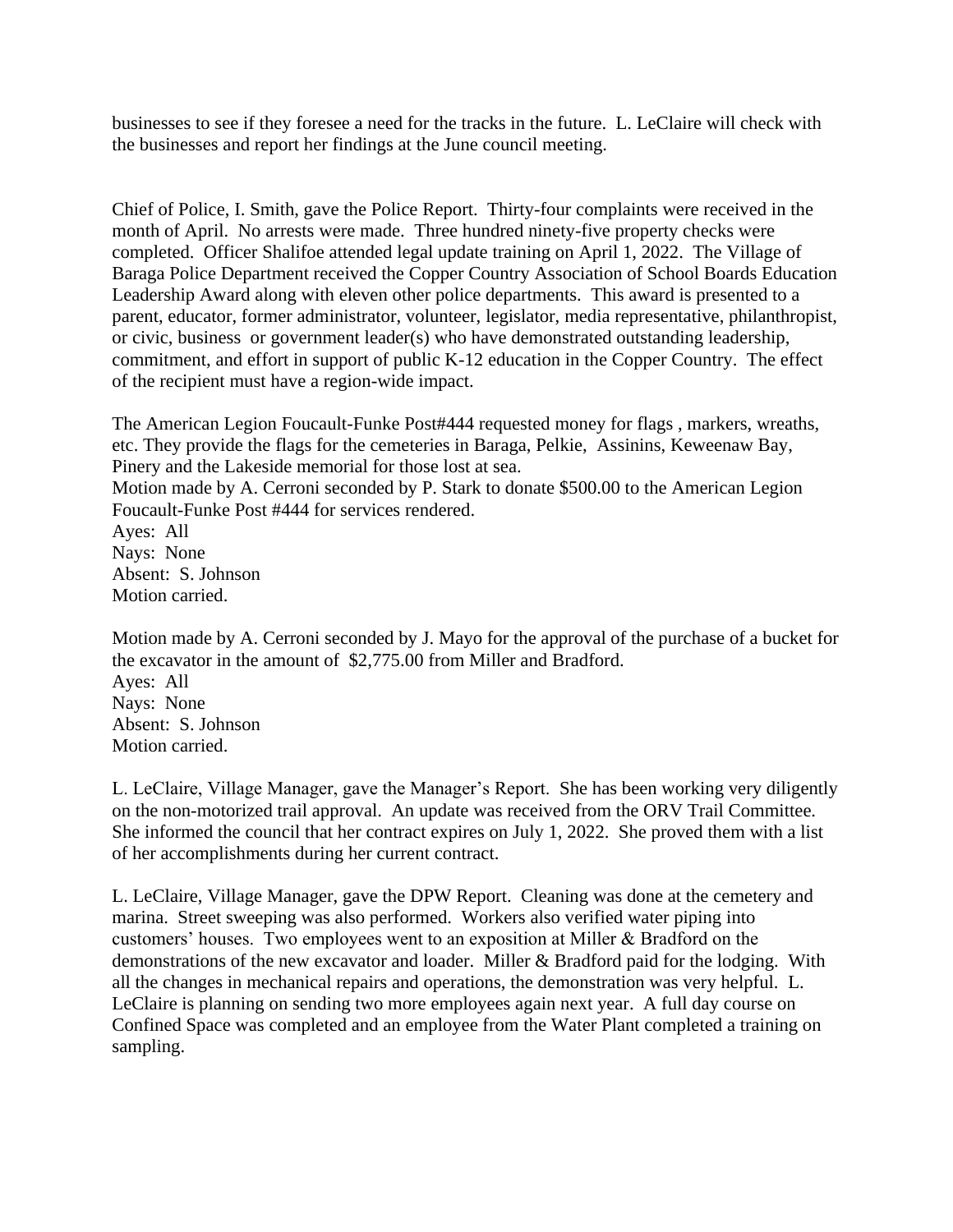Motion made by J. Mayo seconded by S. Koski to go into closed session at 6:25 P.M. on May 10, 2022, to discuss the Manager's contract. Roll Call Vote: Ayes: Paul Stark, Jeannine Mayo, Antonio Cerroni, Anthony Mayo, Scott Koski and Wendell Dompier Nays: None Absent: S. Johnson Motion carried.

Council went into closed session.

Council went back into open session at 6:52 P.M. on May 10, 2022.

Present at Roll Call: Paul Stark, Jeannine Mayo, Antonio Cerroni, Anthony Mayo, Scott Koski and Wendell Dompier Absent: Sandy Johnson

Also Present: LeAnn LeClaire, Village Manager Diane Mayo, Village Clerk

Motion made by S. Koski seconded by P. Stark to approve the five-year contract for the Village Manager effective July 1, 2022 Ayes: All Nays: None Absent: S. Johnson Motion carried.

P. Stark suggested that gravel be put on Railroad Street.

A. Mayo stated that it could be hazardous for traffic if the Drive Inn employees continue parking on Superior Ave and Wadaga Ave. L. LeClaire will have I Smith talk to their employers regarding the situation and request that they not park in those areas.

Motion made by P. Stark seconded by A. Mayo to pay the bills when the monies become available.

| Check  | Vendor Name                  | Amount     |
|--------|------------------------------|------------|
|        |                              |            |
| 276(E) | STATE OF MICHIGAN            | 6,238.05   |
| 277(E) | <b>MERS</b>                  | 7,500.00   |
| 278(E) | SUPERIOR NATIONAL BANK-VOID  |            |
| 279(E) | SUPERIOR NATIONAL BANK       | 139,492.89 |
| 280(E) | PITNEY BOWES                 | 250.00     |
| 281(E) | <b>DELUXE BUSINESS FORMS</b> | 50.50      |
| 43061  | ASSOCIATED BANK              | 3,265.27   |
| 43062  | IRBY                         | 1,084.50   |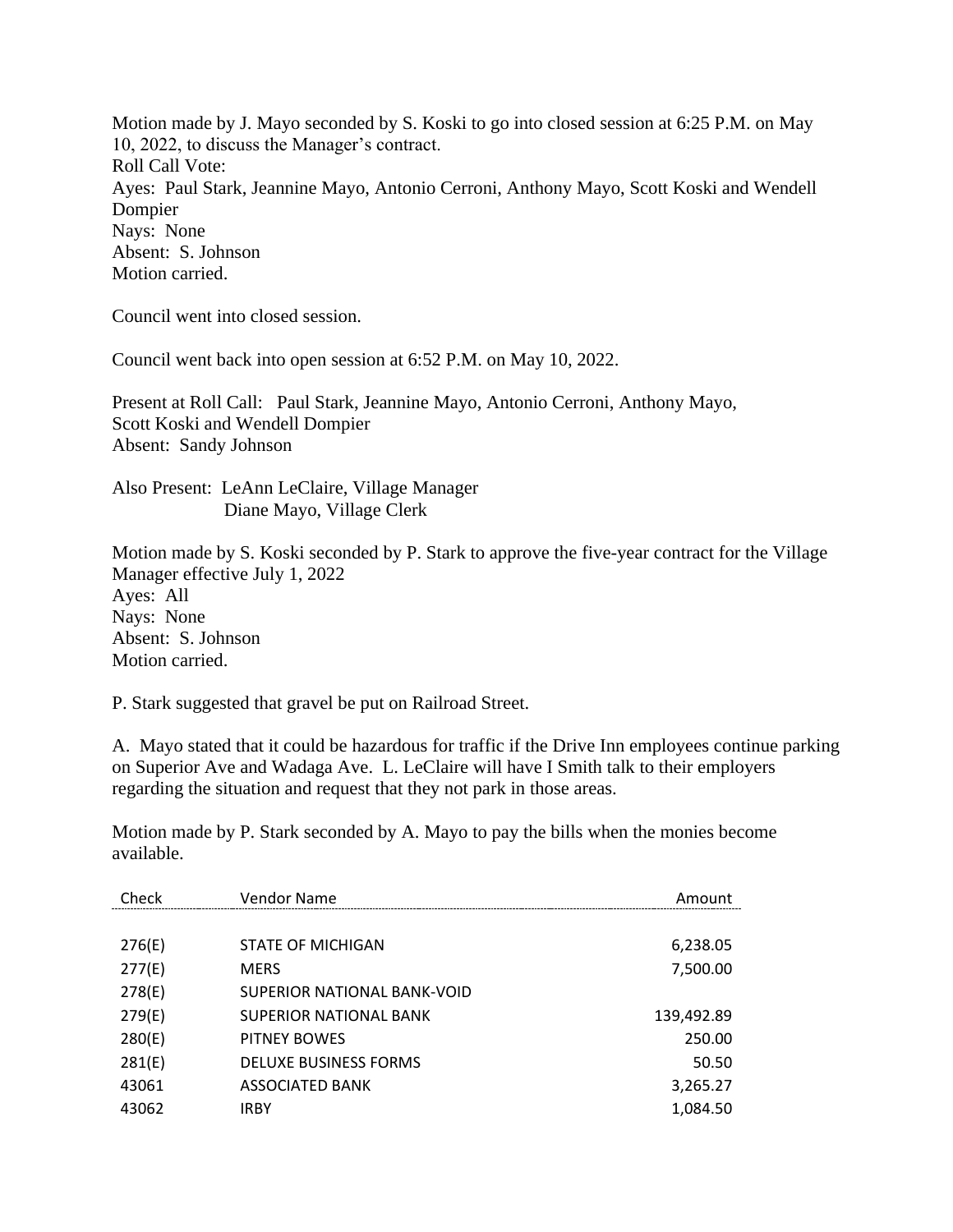| 43063 | <b>IRVIN SMITH</b>                | 25.00     |
|-------|-----------------------------------|-----------|
| 43072 | AMERICAN WELDING & GAS INC        | 76.00     |
| 43073 | <b>QUILL CORPORATION</b>          | 97.67     |
| 43074 | <b>BARAGA COUNTY MEMORIAL</b>     | 180.00    |
| 43075 | <b>CLAIMCHOICE ADMINISTRATORS</b> | 282.91    |
| 43076 | UNITED STATES POSTAL SERVICE      | 283.20    |
| 43081 | <b>CHERIE KOSKI</b>               | 50.00     |
| 43082 | <b>CINDY LATENDRESSE</b>          | 60.00     |
| 43083 | DAVID APGER                       | 50.00     |
| 43084 | <b>GERARD LINDEMANN</b>           | 50.00     |
| 43085 | <b>IRVIN SMITH</b>                | 50.00     |
| 43086 | <b>JASON MANTILA</b>              | 50.00     |
| 43087 | <b>JOSH TAISTO</b>                | 50.00     |
| 43088 | <b>LEANN LECLAIRE</b>             | 375.00    |
| 43089 | <b>MATT SHALIFOE</b>              | 50.00     |
| 43090 | MICHIGAN STATE FIREMAN'S ASSOC    | 355.31    |
| 43091 | <b>QUILL CORPORATION</b>          | 131.94    |
| 43092 | <b>ROBERT JOHNSON</b>             | 50.00     |
| 43093 | <b>SUPERIOR NATIONAL BANK</b>     | 3,192.00  |
| 43094 | <b>SUPERIOR NATIONAL BANK</b>     | 9,129.00  |
| 43095 | <b>SUPERIOR NATIONAL BANK</b>     | 4,900.00  |
| 43096 | <b>SUPERIOR NATIONAL BANK</b>     | 4,900.00  |
| 43097 | <b>SUPERIOR NATIONAL BANK</b>     | 1,667.00  |
| 43098 | TIM WADAGA                        | 50.00     |
| 43099 | <b>VILLAGE OF BARAGA</b>          | 24,558.00 |
| 43100 | <b>VILLAGE OF BARAGA</b>          | 4,700.00  |
| 43101 | <b>VILLAGE OF BARAGA</b>          | 5,190.00  |
| 43102 | <b>VILLAGE OF BARAGA</b>          | 517.00    |
| 43103 | <b>VILLAGE OF BARAGA</b>          | 517.00    |
| 43104 | <b>WILLIAM OLSEN</b>              | 50.00     |
| 43105 | <b>STATE OF MICHIGAN</b>          | 688.38    |
| 43107 | HAWKINS, INC                      | 2,037.10  |
| 43108 | <b>IRVIN SMITH</b>                | 19.92     |
| 43109 | <b>SEMCO ENERGY</b>               | 1,737.90  |
| 43110 | <b>STATE OF MICHIGAN</b>          | 45.00     |
| 43115 | <b>COLLINS, JEFF</b>              | 840.00    |
| 43116 | <b>SCOTT KOSKI</b>                | 87.75     |
| 43117 | <b>WENDELL DOMPIER</b>            | 87.75     |
| 43118 | <b>DAVE MILLER</b>                | 10.00     |
| 43119 | <b>IRVIN SMITH</b>                | 25.00     |
| 43120 | <b>AIDAN HOLLEY</b>               | 1,000.00  |
| 43121 | AMERICAN LEGION POST #444         | 500.00    |
| 43122 | AMERICAN WATER WORKS ASSOC        | 372.00    |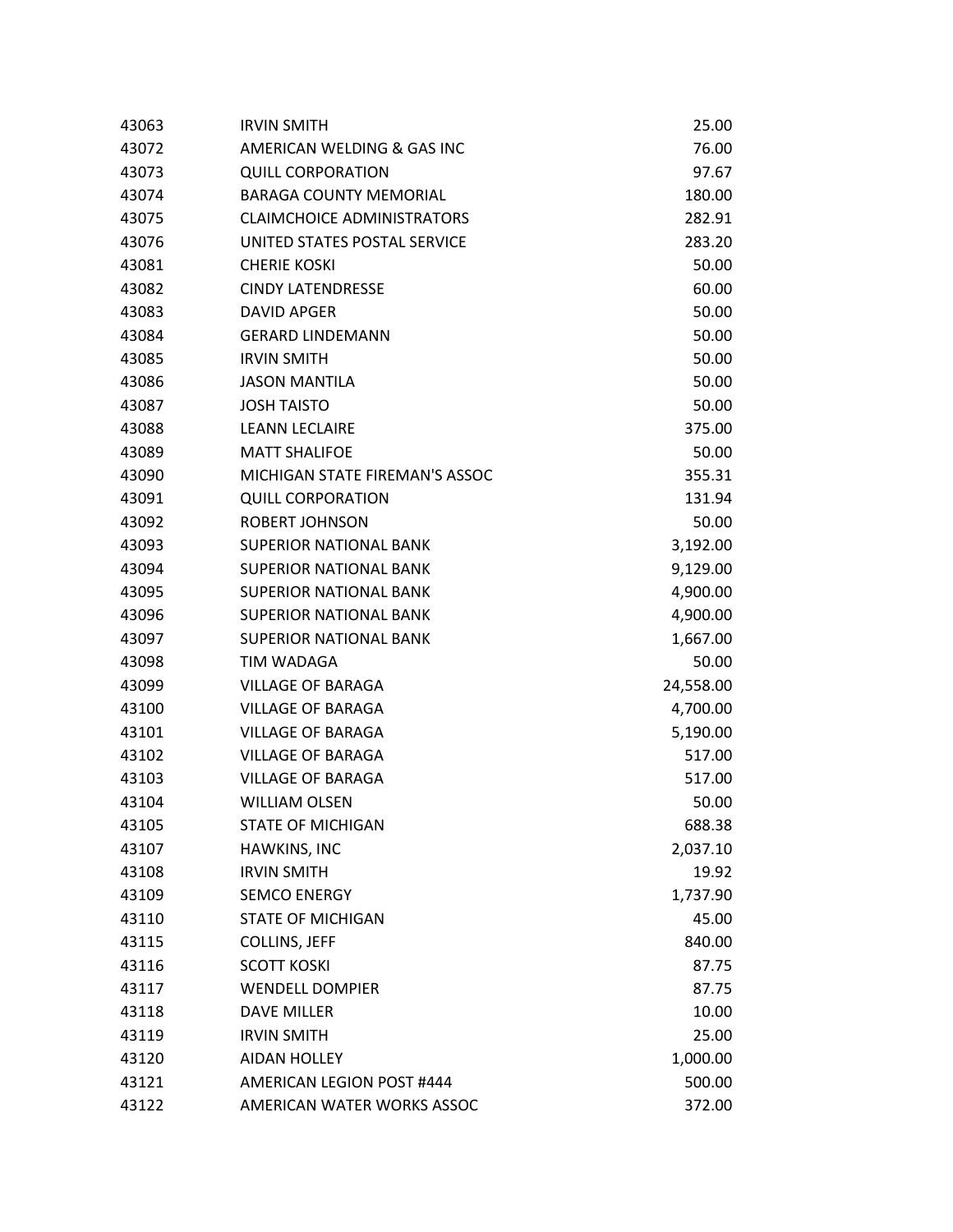| 43124<br><b>BAY AUTO PARTS OF BARAGA INC</b><br>747.78<br>43125<br><b>BORDER STATES ELECTRIC SUPPLY</b><br>838.20<br>43126<br><b>BS&amp;A SOFTWARE</b><br>3,103.00<br><b>CORE &amp; MAIN</b><br>43127<br>2,808.43<br>43128<br>ENVIRONMENTAL RESOURCE ASSOC<br>321.03<br>43129<br><b>ERICKSON TRUE VALUE &amp; LUMBER</b><br>105.26<br>43130<br><b>GRAINGER INC</b><br>264.21<br>43131<br><b>GRAND TRUNK WESTERN</b><br>1,271.00<br>43132<br><b>HANNULA AGENCY</b><br>975.00<br>43133<br>HAWKINS, INC<br>658.41<br>43134<br><b>HOMESTEAD GRAPHICS &amp; DESIGN</b><br>55.00<br><b>HOUGHTON COUNTY TREASURER</b><br>43135<br>400.00<br>43136<br><b>LANSE SENTINEL</b><br>143.10<br>43137<br>MICHIGAN MUNICIPAL LEAGUE<br>1,300.00<br>43138<br>MICHIGAN MUNICIPAL WORKERS<br>9,655.00<br><b>MITCH S TRADING POST</b><br>129.99<br>43139<br>43140<br><b>NBS CALIBRATIONS</b><br>368.00<br>43141<br><b>NORTH COUNTRY DESIGN</b><br>18.00<br>43142<br><b>NORTHERN OIL 1 INC</b><br>1,953.29<br>116.81<br>43143<br>PESOGNELLI, GRETA<br>43144<br>POWER SYSTEM ENGINEERING<br>7,128.10<br><b>QUILL CORPORATION</b><br>557.46<br>43145<br>43146<br><b>QUILL CORPORATION</b><br>177.31<br><b>SEMCO ENERGY</b><br>43147<br>1,624.12<br>43148<br><b>SKYTTA'S COUNTRY FEED</b><br>14.99<br>43149<br>U P ENGINEERS & ARCHITECTS INC<br>500.00<br>43150<br>U P ENGINEERS & ARCHITECTS INC<br>750.00<br>U P POWER COMPANY<br>43151<br>378.33<br>43152<br><b>UP ENERGY SYSTEMS</b><br>2,218.00<br>80.06<br>43153<br><b>VERIZON WIRELESS</b><br>9,787.70<br>43154<br><b>VILLAGE OF BARAGA</b><br>43155<br><b>VILLAGE OF L ANSE</b><br>903.97<br>43156<br><b>WASTE MANAGEMENT</b><br>653.19<br><b>WILKINSON S STORE</b><br>43157<br>356.58 | 43123 | <b>BARAGA TELEPHONE COMPANY</b> | 841.80 |
|-------------------------------------------------------------------------------------------------------------------------------------------------------------------------------------------------------------------------------------------------------------------------------------------------------------------------------------------------------------------------------------------------------------------------------------------------------------------------------------------------------------------------------------------------------------------------------------------------------------------------------------------------------------------------------------------------------------------------------------------------------------------------------------------------------------------------------------------------------------------------------------------------------------------------------------------------------------------------------------------------------------------------------------------------------------------------------------------------------------------------------------------------------------------------------------------------------------------------------------------------------------------------------------------------------------------------------------------------------------------------------------------------------------------------------------------------------------------------------------------------------------------------------------------------------------------------------------------------------------------------------------------------------------------------------------------------------------------------|-------|---------------------------------|--------|
|                                                                                                                                                                                                                                                                                                                                                                                                                                                                                                                                                                                                                                                                                                                                                                                                                                                                                                                                                                                                                                                                                                                                                                                                                                                                                                                                                                                                                                                                                                                                                                                                                                                                                                                         |       |                                 |        |
|                                                                                                                                                                                                                                                                                                                                                                                                                                                                                                                                                                                                                                                                                                                                                                                                                                                                                                                                                                                                                                                                                                                                                                                                                                                                                                                                                                                                                                                                                                                                                                                                                                                                                                                         |       |                                 |        |
|                                                                                                                                                                                                                                                                                                                                                                                                                                                                                                                                                                                                                                                                                                                                                                                                                                                                                                                                                                                                                                                                                                                                                                                                                                                                                                                                                                                                                                                                                                                                                                                                                                                                                                                         |       |                                 |        |
|                                                                                                                                                                                                                                                                                                                                                                                                                                                                                                                                                                                                                                                                                                                                                                                                                                                                                                                                                                                                                                                                                                                                                                                                                                                                                                                                                                                                                                                                                                                                                                                                                                                                                                                         |       |                                 |        |
|                                                                                                                                                                                                                                                                                                                                                                                                                                                                                                                                                                                                                                                                                                                                                                                                                                                                                                                                                                                                                                                                                                                                                                                                                                                                                                                                                                                                                                                                                                                                                                                                                                                                                                                         |       |                                 |        |
|                                                                                                                                                                                                                                                                                                                                                                                                                                                                                                                                                                                                                                                                                                                                                                                                                                                                                                                                                                                                                                                                                                                                                                                                                                                                                                                                                                                                                                                                                                                                                                                                                                                                                                                         |       |                                 |        |
|                                                                                                                                                                                                                                                                                                                                                                                                                                                                                                                                                                                                                                                                                                                                                                                                                                                                                                                                                                                                                                                                                                                                                                                                                                                                                                                                                                                                                                                                                                                                                                                                                                                                                                                         |       |                                 |        |
|                                                                                                                                                                                                                                                                                                                                                                                                                                                                                                                                                                                                                                                                                                                                                                                                                                                                                                                                                                                                                                                                                                                                                                                                                                                                                                                                                                                                                                                                                                                                                                                                                                                                                                                         |       |                                 |        |
|                                                                                                                                                                                                                                                                                                                                                                                                                                                                                                                                                                                                                                                                                                                                                                                                                                                                                                                                                                                                                                                                                                                                                                                                                                                                                                                                                                                                                                                                                                                                                                                                                                                                                                                         |       |                                 |        |
|                                                                                                                                                                                                                                                                                                                                                                                                                                                                                                                                                                                                                                                                                                                                                                                                                                                                                                                                                                                                                                                                                                                                                                                                                                                                                                                                                                                                                                                                                                                                                                                                                                                                                                                         |       |                                 |        |
|                                                                                                                                                                                                                                                                                                                                                                                                                                                                                                                                                                                                                                                                                                                                                                                                                                                                                                                                                                                                                                                                                                                                                                                                                                                                                                                                                                                                                                                                                                                                                                                                                                                                                                                         |       |                                 |        |
|                                                                                                                                                                                                                                                                                                                                                                                                                                                                                                                                                                                                                                                                                                                                                                                                                                                                                                                                                                                                                                                                                                                                                                                                                                                                                                                                                                                                                                                                                                                                                                                                                                                                                                                         |       |                                 |        |
|                                                                                                                                                                                                                                                                                                                                                                                                                                                                                                                                                                                                                                                                                                                                                                                                                                                                                                                                                                                                                                                                                                                                                                                                                                                                                                                                                                                                                                                                                                                                                                                                                                                                                                                         |       |                                 |        |
|                                                                                                                                                                                                                                                                                                                                                                                                                                                                                                                                                                                                                                                                                                                                                                                                                                                                                                                                                                                                                                                                                                                                                                                                                                                                                                                                                                                                                                                                                                                                                                                                                                                                                                                         |       |                                 |        |
|                                                                                                                                                                                                                                                                                                                                                                                                                                                                                                                                                                                                                                                                                                                                                                                                                                                                                                                                                                                                                                                                                                                                                                                                                                                                                                                                                                                                                                                                                                                                                                                                                                                                                                                         |       |                                 |        |
|                                                                                                                                                                                                                                                                                                                                                                                                                                                                                                                                                                                                                                                                                                                                                                                                                                                                                                                                                                                                                                                                                                                                                                                                                                                                                                                                                                                                                                                                                                                                                                                                                                                                                                                         |       |                                 |        |
|                                                                                                                                                                                                                                                                                                                                                                                                                                                                                                                                                                                                                                                                                                                                                                                                                                                                                                                                                                                                                                                                                                                                                                                                                                                                                                                                                                                                                                                                                                                                                                                                                                                                                                                         |       |                                 |        |
|                                                                                                                                                                                                                                                                                                                                                                                                                                                                                                                                                                                                                                                                                                                                                                                                                                                                                                                                                                                                                                                                                                                                                                                                                                                                                                                                                                                                                                                                                                                                                                                                                                                                                                                         |       |                                 |        |
|                                                                                                                                                                                                                                                                                                                                                                                                                                                                                                                                                                                                                                                                                                                                                                                                                                                                                                                                                                                                                                                                                                                                                                                                                                                                                                                                                                                                                                                                                                                                                                                                                                                                                                                         |       |                                 |        |
|                                                                                                                                                                                                                                                                                                                                                                                                                                                                                                                                                                                                                                                                                                                                                                                                                                                                                                                                                                                                                                                                                                                                                                                                                                                                                                                                                                                                                                                                                                                                                                                                                                                                                                                         |       |                                 |        |
|                                                                                                                                                                                                                                                                                                                                                                                                                                                                                                                                                                                                                                                                                                                                                                                                                                                                                                                                                                                                                                                                                                                                                                                                                                                                                                                                                                                                                                                                                                                                                                                                                                                                                                                         |       |                                 |        |
|                                                                                                                                                                                                                                                                                                                                                                                                                                                                                                                                                                                                                                                                                                                                                                                                                                                                                                                                                                                                                                                                                                                                                                                                                                                                                                                                                                                                                                                                                                                                                                                                                                                                                                                         |       |                                 |        |
|                                                                                                                                                                                                                                                                                                                                                                                                                                                                                                                                                                                                                                                                                                                                                                                                                                                                                                                                                                                                                                                                                                                                                                                                                                                                                                                                                                                                                                                                                                                                                                                                                                                                                                                         |       |                                 |        |
|                                                                                                                                                                                                                                                                                                                                                                                                                                                                                                                                                                                                                                                                                                                                                                                                                                                                                                                                                                                                                                                                                                                                                                                                                                                                                                                                                                                                                                                                                                                                                                                                                                                                                                                         |       |                                 |        |
|                                                                                                                                                                                                                                                                                                                                                                                                                                                                                                                                                                                                                                                                                                                                                                                                                                                                                                                                                                                                                                                                                                                                                                                                                                                                                                                                                                                                                                                                                                                                                                                                                                                                                                                         |       |                                 |        |
|                                                                                                                                                                                                                                                                                                                                                                                                                                                                                                                                                                                                                                                                                                                                                                                                                                                                                                                                                                                                                                                                                                                                                                                                                                                                                                                                                                                                                                                                                                                                                                                                                                                                                                                         |       |                                 |        |
|                                                                                                                                                                                                                                                                                                                                                                                                                                                                                                                                                                                                                                                                                                                                                                                                                                                                                                                                                                                                                                                                                                                                                                                                                                                                                                                                                                                                                                                                                                                                                                                                                                                                                                                         |       |                                 |        |
|                                                                                                                                                                                                                                                                                                                                                                                                                                                                                                                                                                                                                                                                                                                                                                                                                                                                                                                                                                                                                                                                                                                                                                                                                                                                                                                                                                                                                                                                                                                                                                                                                                                                                                                         |       |                                 |        |
|                                                                                                                                                                                                                                                                                                                                                                                                                                                                                                                                                                                                                                                                                                                                                                                                                                                                                                                                                                                                                                                                                                                                                                                                                                                                                                                                                                                                                                                                                                                                                                                                                                                                                                                         |       |                                 |        |
|                                                                                                                                                                                                                                                                                                                                                                                                                                                                                                                                                                                                                                                                                                                                                                                                                                                                                                                                                                                                                                                                                                                                                                                                                                                                                                                                                                                                                                                                                                                                                                                                                                                                                                                         |       |                                 |        |
|                                                                                                                                                                                                                                                                                                                                                                                                                                                                                                                                                                                                                                                                                                                                                                                                                                                                                                                                                                                                                                                                                                                                                                                                                                                                                                                                                                                                                                                                                                                                                                                                                                                                                                                         |       |                                 |        |
|                                                                                                                                                                                                                                                                                                                                                                                                                                                                                                                                                                                                                                                                                                                                                                                                                                                                                                                                                                                                                                                                                                                                                                                                                                                                                                                                                                                                                                                                                                                                                                                                                                                                                                                         |       |                                 |        |
|                                                                                                                                                                                                                                                                                                                                                                                                                                                                                                                                                                                                                                                                                                                                                                                                                                                                                                                                                                                                                                                                                                                                                                                                                                                                                                                                                                                                                                                                                                                                                                                                                                                                                                                         |       |                                 |        |
|                                                                                                                                                                                                                                                                                                                                                                                                                                                                                                                                                                                                                                                                                                                                                                                                                                                                                                                                                                                                                                                                                                                                                                                                                                                                                                                                                                                                                                                                                                                                                                                                                                                                                                                         |       |                                 |        |

TOTAL 278,172.16

Ayes: All Nays: None Absent: S. Johnson Motion Carried.